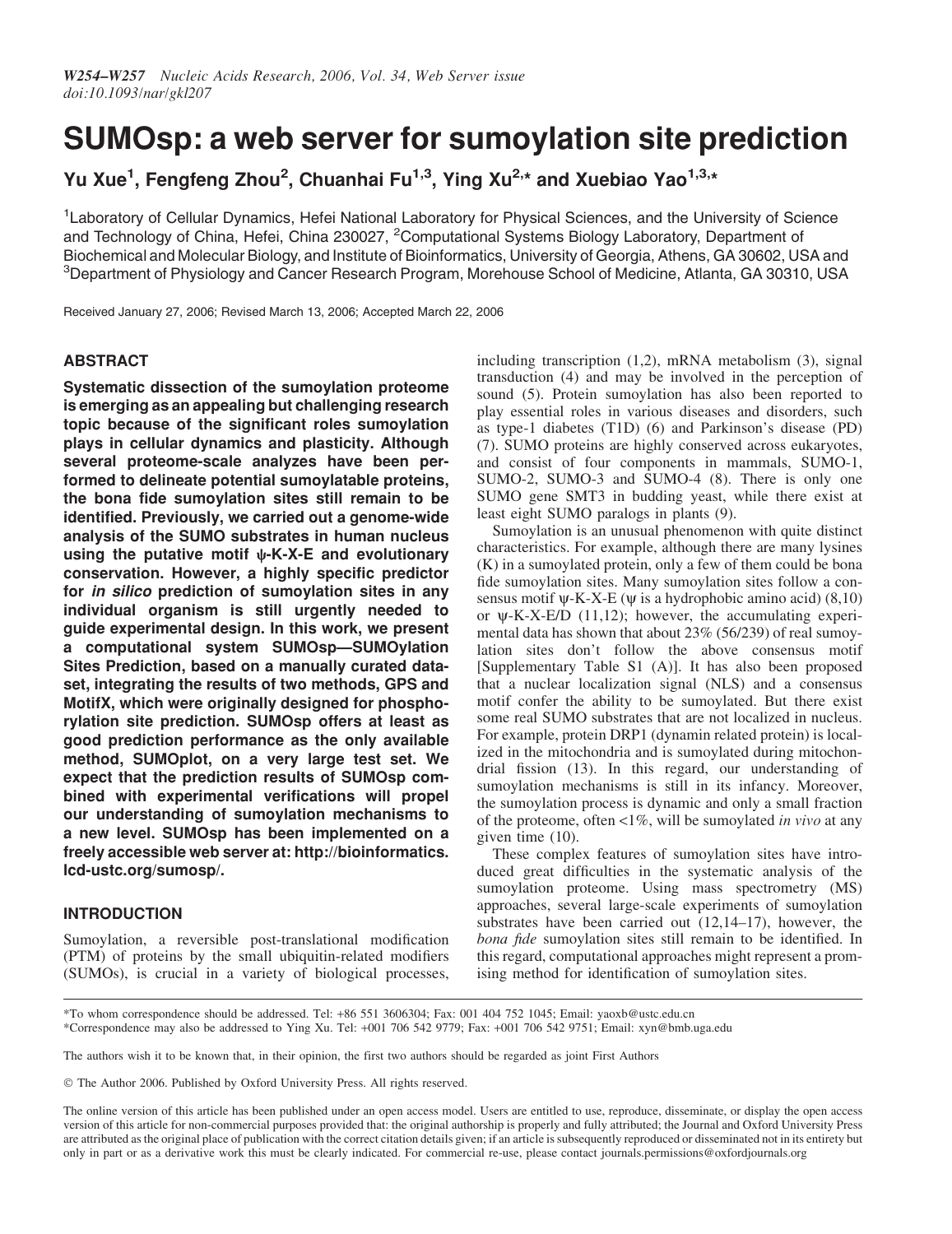Previous work on in silico identification of SUMO substrates with their sumoylation sites is mainly based on identification of the consensus motif,  $\psi$ -K-X-E or  $\psi$ -K-X-E/D, which may miss many true positives. And since many consensus sites are not sumoylated, these approaches will often generate very high false positive prediction rates. In this work, we have developed a computational system, SUMOsp— SUMOylation Sites Prediction, based on two methods, GPS (18,19) and MotifX (20). GPS and MotifX are originally designed for phosphorylation site prediction, and leave-oneout validation and 5-fold cross validation in this article indicate that these two pattern recognition strategies are also robust and accurate for the sumoylation site prediction. SUMOsp offers at least as good prediction performance as the only existing system, SUMOplot. To facilitate applications of this system by other users, we have developed an easyto-use web server of SUMOsp, which is freely accessible at: http://bioinformatics.lcd-ustc.org/sumosp/.

## IMPLEMENTATION

#### Data preparation

We searched PubMed with keywords 'SUMO' and 'sumoylation', and manually curated 239 unambiguously experimentally-identified sumoylation sites in 144 proteins from  $\sim$ 400 research articles published online before December 10, 2005. We have retrieved their primary sequences from Swiss-Prot/TrEMBL database (http://cn.expasy.org). Due to the database updates, the sumoylation positions reported in the literature may have changed in the current primary sequences, therefore the dataset was manually validated before our analyzes.

#### Algorithm

We first define a potential sumoylation peptide  $PSP(n)$  as a lysine (K) residue flanked by  $n$  residues upstream and  $n$  residues downstream. We hypothesize that the biochemical properties of a sumoylation site mainly depend on the neighboring amino acids, and this hypothesis has been satisfactorily confirmed by our validation results. In this work, we use  $n = 7$  for  $PSP(n)$ 's, which is confirmed by the prediction performance to be sufficient to represent the flanking information of a sumoylation site. Although other matrices could be employed, we choose BLOSUM62 as we have previously used (19).

In this study, we have employed two powerful prediction strategies, GPS (18,19) and MotifX (20), for prediction of sumoylation sites, and our server provides both results to its users.

As described in (19), two peptides flanking the same amino acid may have similar PTM, if the BLOSUM62 substitution score between them is sufficiently high. In this study, GPS firstly partitioned the dataset of PSP(7) flanking the 239 known sumoylation sites into three clusters. For a given PSP(7) flanking a lysine (K) amino acid and one of the clusters, the averaged value of the scores between this peptide and the peptides in the cluster is defined as the score of this cluster. The GPS score of this given peptide is defined as the maximum one of the scores between the peptide and the clusters. We use a particular cut-off value to make the final judgment.

MotifX (20) generated a set of highly-specific motifs for the sumoylation sites, IKXEP, VKXE, IKXE, LKXE and KXE (X can be any amino acid), which can be easily used by users. In fact, we found that MotifX exhibits greater computing power when it combines with GPS. For example, a combination of MotifX with GPS predicts PSP(7) as a positive hit when the peptide is predicted as positive for either of them. So SUMOsp, the integration of GPS and MotifX, acts in this way.

#### RESULTS

We use sensitivity (Sn), specificity (Sp) and accuracy (Ac) to evaluate the performance of SUMOsp. Sensitivity and specificity measure the positive and negative predictions, respectively, while accuracy provides the correct prediction ratio. It is worth noting that we found that these measures are inadequate for the cases where the numbers of positive and negative data differ significantly. So in addition to Sn, Sp and Ac values, we have also used a correlation coefficient (CC) to assess our prediction system. CC is between  $-1$  and 1, and the larger a CC is, the more accurate the prediction is.

Analogous to the previous work (18,19,21), the known sumoylation sites are regarded as the positive data, while all the other lysine (K) amino acids in the known sumoylation substrates are regarded as the negative data. Among the data with positive predictions by SUMOsp, the real positive ones are called true positives (TP), and the others are called false positives (FP). Among the data with negative predictions by SUMOsp, the real positive ones are called false negatives (FN), while the others are called true negatives (TN).

The performance measurements sensitivity (Sn), specificity (Sp), accuracy (Ac) and Matthews' correlated coefficient (CC) (22) are defined as follows:

$$
Sn = \frac{TP}{TP + FN}, \quad Sp = \frac{TN}{TN + FP},
$$

$$
Ac = \frac{TP + TN}{TP + FP + TN + FN},
$$

and

$$
CC = \frac{(TP \times TN) - (FN \times FP)}{\sqrt{(TP + FN) \times (TN + FP) \times (TP + FP) \times (TN + FN)}}.
$$

We provide three cut-off scores, 1.5, 4 and 18, which are only effective for the GPS scores. Users may choose different cutoff score according to their requirements on the prediction performance (refer to Supplementary Table S2). SUMOsp

Table 1. Prediction performance of SUMOsp and SUMOplot

| Predictor                | Threshold | Ac $(\% )$ | $Sn(\%)$ | Sp(%) | CC     |
|--------------------------|-----------|------------|----------|-------|--------|
| <b>SUMO<sub>sp</sub></b> | 18        | 92.71      | 83.68    | 93.08 | 0.5012 |
|                          | 4         | 80.43      | 89.12    | 80.07 | 0.3232 |
| <b>SUMOplot</b>          | high      | 89.94      | 79.50    | 93.31 | 0.4825 |
|                          | all       | 80.45      | 88.70    | 80.07 | 0.3211 |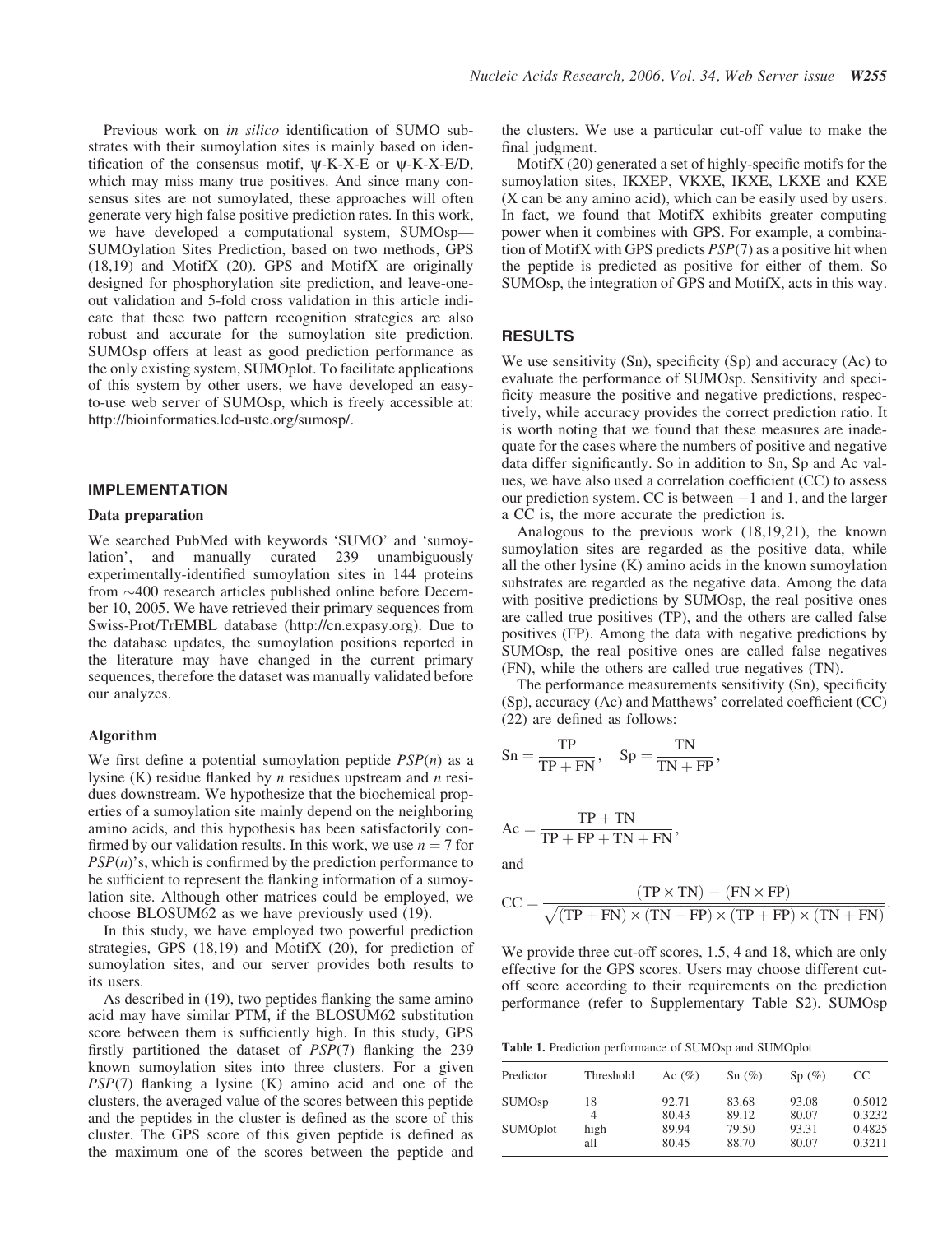| <b><i><b>X</b></i> SUMOsp: SUMOylation Sites Prediction</b>                                                                                        |  |
|----------------------------------------------------------------------------------------------------------------------------------------------------|--|
| Enter your sequences in the TEXT BOX, and press "Submit" for the prediction results.                                                               |  |
| Please input the sequences:                                                                                                                        |  |
| All the spaces, line breaks will be automatically removed. You could input one primary sequence or multiple<br>proteins' sequences in FASTA format |  |
|                                                                                                                                                    |  |
|                                                                                                                                                    |  |
|                                                                                                                                                    |  |
| Cut-off score: 18 v                                                                                                                                |  |
| SUMOsp with a higher cut-off value will generate a shorter list of predicted sumoylated sites, which means lower                                   |  |
| sensitivity but higher specificity. Please refer to the manuscript for the calculated prediction performance of different                          |  |
| cut-off scores.                                                                                                                                    |  |
| <b>Submit</b><br>Clear Form<br>Example (human BACH2 protein)                                                                                       |  |

Figure 1. The prediction page of SUMOsp web server.

with cut-off score 0 will generate the prediction results of GPS and MotifX for all the lysines, which is of interest for further investigations.

We have compared the prediction performance of SUMOsp to the only publicly available tool SUMOplot (http://www. abgent.com/doc/sumoplot). Making predictions based on hydrophobic similarity with the consensus motif and the degree of matching with the sumoylation sites from Ubc9 binding substrates, SUMOplot is considered as an excellent computational program. Here we denote the two levels of stringencies of SUMOplot as high (hits with high probability) and all (all predictions). As in Table 1, the Ac, Sn, Sp and CC of SUMOsp with threshold 18 are 92.71%, 83.68%, 93.08% and 0.5012, respectively, while the Ac, Sn, Sp and CC of SUMOsp with threshold 4 are 80.43%, 89.12%, 80.07% and 0.3232, respectively. The Ac, Sn, Sp and CC of SUMOplot at high/all levels are 89.94%/80.45%, 79.50%/88.70%, 93.31%/80.07% and 0.4825/0.3211, respectively. So SUMOsp is more accurate by all measurements. To test SUMOsp's robustness, we have used both Leave-one-out validation and 5-fold cross validation. Both methods show similar levels of performance to the above results. The Ac, Sn, Sp and CC of the consensus motif y-K-X-E are 97.21%, 74.48%, 98.16% and 0.6689 respectively. So SUMOsp provides better sensitivity while keeping similar specificity. Experimentalists may want to generate a more reliable in silico prediction results by integrating the above methods, phylogenetic conservation and structural analysis. Detailed information about the validations could be found in Supplementary Table S2.

To illustrate how robust SUMOsp is in regard of thresholdindependent performance, we provided the receiver operating characteristic (ROC) curves of self validation, Leave-one-out validation and 5-fold cross validation (refer to Supplementary Figure S1). Both the ROC curves and the areas under the ROC curves (AUC) suggest that SUMOsp is a robust prediction system.

For those non-canonical real sumoylation sites, SUMOsp can also provide a satisfying prediction performance [as in Supplementary Table S1 (B)].

#### USE OF SUMOSP WEB SERVICE

SUMOsp web server has been developed in an easy-to-use manner. A user can visit SUMOsp at http://bioinformatics.lcdustc.org/sumosp/prediction.php (Figure 1), enter the protein sequences either in raw format or FASTA format into the text box, and run the program by pressing the 'Submit' button. The prediction results should be regarded as potential sites before experimental validation. And by pressing the word here in the sentence 'Download the TAB-deliminated data file from here', a user can get prediction results in tab-deliminated plain text to be used for further consideration.

#### DISCUSSION AND CONCLUSION

The systematic identification of the sumoylation proteome represents a great challenge. Although experimental verifications are essential, computational methods can serve as a complementary and powerful tool to help accelerate the sumoylation research. Previously, we have performed a genome-wide analysis of the SUMO substrates in human nucleus, based on pattern recognition and evolutionary conservation (5). An in silico predictor for sumoylation sites is still urgently needed. In this work, we have developed a novel computa-

tional method and computer program, SUMOsp, for the